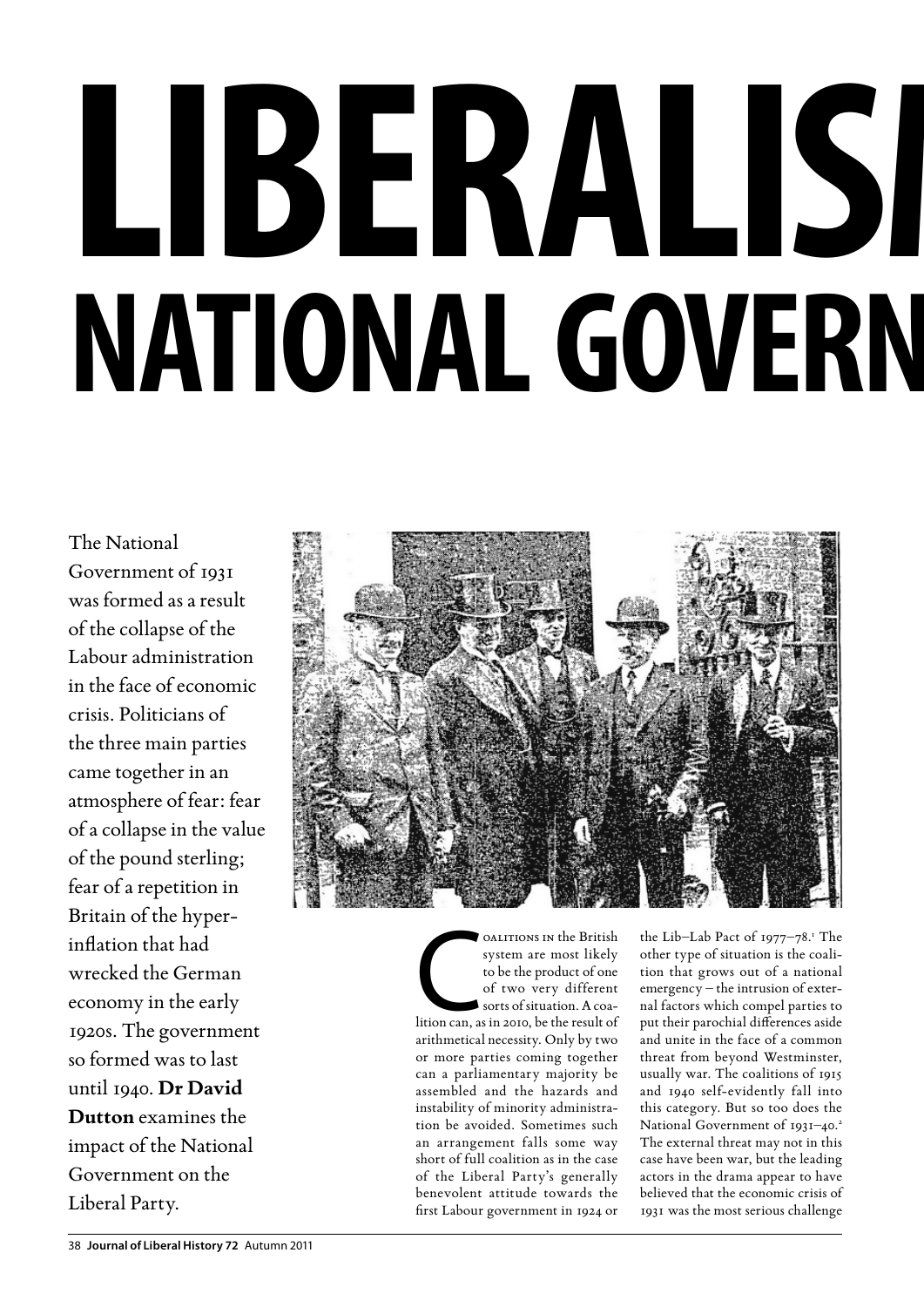# **LAND THE MENT, 1931–1940**

to have faced the country since the German spring offensive of 1918. Politicians of the three main parties came together in an atmosphere of fear: fear of a collapse in the value of the pound sterling; fear of a repetition in Britain of the hyper-inflation that had wrecked the German economy in the early 1920s.<sup>3</sup>

As Neville Chamberlain put it, 'the problem was to restore foreign confidence in British credit. This could only be done by announcing such a cut in national expenditure as would convince him [the foreigner] that we had sufficient courage to tackle the situation.'4 And, as this task proved beyond the capacity of Ramsay MacDonald's Labour Cabinet, the three party leaders accepted the king's suggestion of a National Government.<sup>5</sup> For most of its existence, however, the National Government had a further, political, purpose – to keep the irresponsible Labour Party out of power. In some ways, therefore, it represented the belated triumph of the 1920s coalitionists, those who believed that only cooperation between Conservatives and Liberals could block Labour's seemingly remorseless rise – this, even though the two leading Conservative architects of the National Government, Stanley Baldwin and Neville Chamberlain, had both been in the anti-coalitionist camp in the Tory split of 1922. Yet Labour was not the real loser of the era of National Government,

notwithstanding its dramatic electoral setback in 1931. Even in that year, despite dropping to just fiftytwo MPs, Labour held on to 30.6 per cent of the popular vote, marginally higher than the percentage that had brought the party to government after the general election of 1923. Moreover, irrespective of the figures, the events of 1931 confirmed a Conservative–Labour duopoly as the only two serious contenders for power in the British polity after the brief experience of three-party politics in the 1920s. No, the real losers of this time were the Liberals, even though the economic crisis and the resulting formation of a National Government brought them back into government for the first time in almost a decade.

To understand the problems experienced by the Liberal Party in relation to the National Government, a word must be said about their experience of the previous decade. During the 1920s, the party, which had been the governing party of 1914, dropped rapidly to third place in the British political system, scarcely having had time to savour the status of being His Majesty's Opposition. In such a position, though Liberals could still talk optimistically of a future Liberal government, in their more sober moments they understood that their more realistic ambition was to hold the balance of power in a hung parliament.7 This, of course,

Left: five Liberal ministers in Downing Street in October 1931, just before the calling of the general election. From left: Sir Donald Maclean, Lord Lothian, Sir Archibald Sinclair, Sir Herbert Samuel, Lord Reading (*Manchester Guardian*, 3 October 1931).

was achieved after the general elections of 1923 and 1929, and, as has often been pointed out, the Liberal Party let itself down by failing to use this position to extract an agreed programme of Liberal goals from the minority Labour government that was formed on each occasion.<sup>8</sup> Their problem, however, was deeper and more fundamental. Liberals in the 1920s could not give a clear answer to the question of which of the two larger parties they would prefer to support in office. Indeed, not even individual Liberal politicians of this era gave consistent answers to this question. While Lloyd George moved from being the head of a Conservative– Liberal coalition in the early 1920s, to seeking an agreement to sustain Ramsay MacDonald's minority Labour administration at the end of the decade, other Liberal luminaries moved in the opposite direction. John Simon, who declared in 1922 that, when it came to practical business, the immediate objects he wanted to pursue were objects which Labour men and women also wanted to pursue,9 had by 1930 become the leading opponent of Lloyd George's pro-Labour strategy and was opening secret negotiations for a parliamentary pact with the Conservatives.<sup>10</sup> Though the dilemma of 1931 and beyond was not occasioned by the same sort of parliamentary arithmetic as had existed in 1923 and 1929, the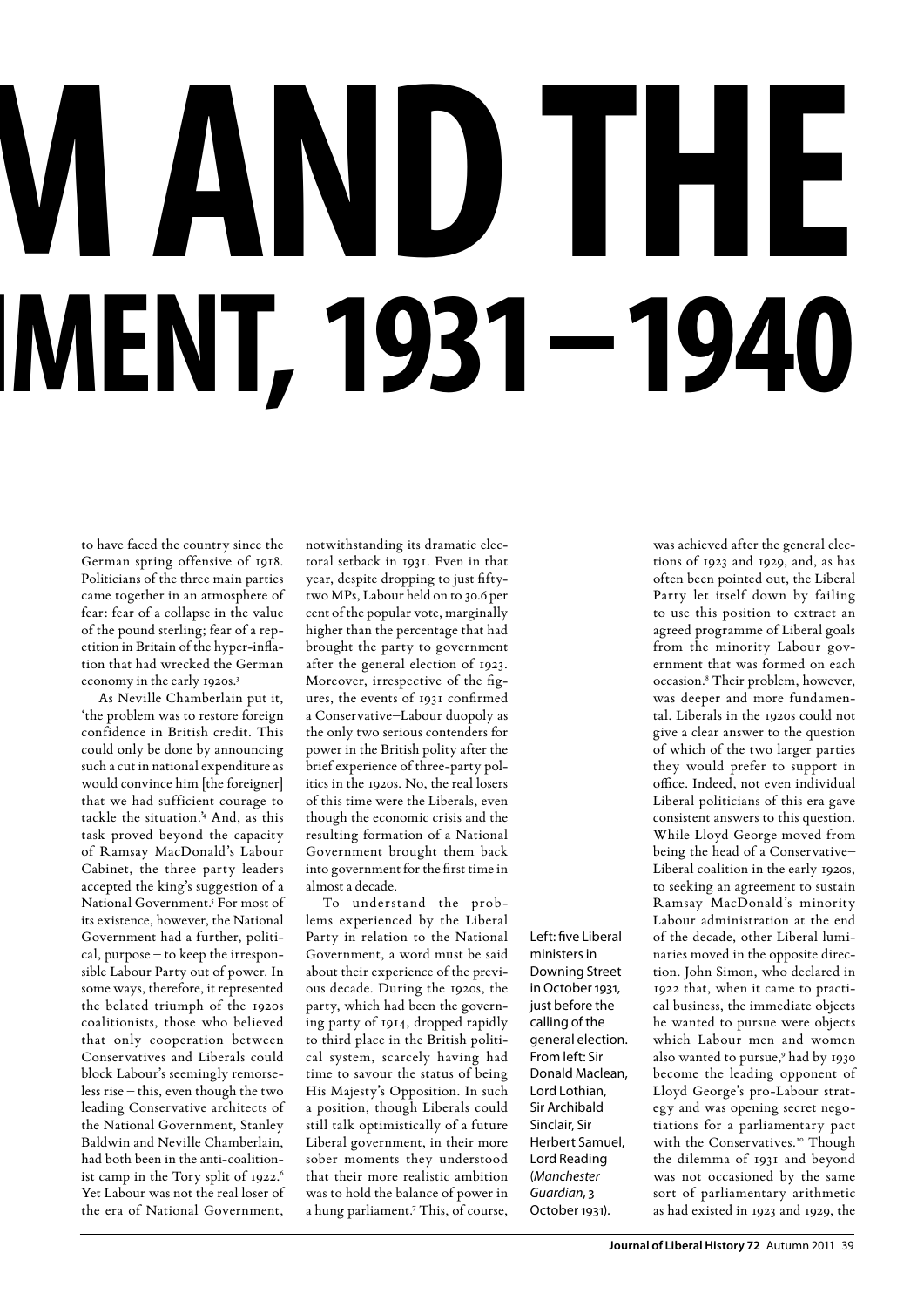### **liberalism and the national government, 1931–1940**

problem was fundamentally the same. Opposition to Labour as the party which had run away from the economic crisis was not sufficient to hold many Liberals within a Conservative-dominated administration. Indeed, by the time of the 1935 general election many Liberals, Lloyd George included, were back to seeing Labour as their partner of preference.<sup>11</sup>

As I have written elsewhere, the chief problem for the Liberals in their association with the National Government was the effect that it had on their unity.<sup>12</sup> Indeed, the fragmentation of the Liberal Party was, from the outset, an objective of at least one leading Conservative. Neville Chamberlain was determined that the Liberal Party should be made 'to face up to the fiscal decision … The decision will split it from top to bottom and … will end it, the two sections going off in opposite directions, and bring us back nearly to the two party system.'13 To begin with, of course, the entire Liberal Party gave its support to the National Government. Two places in the Emergency Cabinet of ten, Herbert Samuel at the Home Office and the Marquess of Reading a surprise appointment as Foreign Secretary, with additional senior posts for Donald Maclean, Lord Lothian, Archie Sinclair and the Marquess of Crewe, was a reasonable reward considering the respective parliamentary strengths of the components to the coalition. Austen Chamberlain paid tribute to Samuel's efforts to look after his party, contrasting them with what he regarded as Baldwin's failure to fight for his colleagues. But he did so with the anti-Semitic bias that was then more widespread than it is now comfortable to recall. 'Samuel', he wrote, 'like the Jew he is, grasps all he can."<sup>14</sup>

Though the previous period of Labour government had served to re-open and in some cases to reconfigure the divisions that had plagued Liberalism since the crisis of 1916, the formation of the National Government seemed to offer hope that the party's internecine disputes could be relegated to the political long grass. A meeting of MPs, peers and candidates on 28 August revealed 'quite a remarkable demonstration of unity'.15 All could take pleasure in the return of Liberal ministers to governmental

office, while the Labour government – which had caused such divisions in the Liberals' ranks – was now consigned to history. But this internal harmony did not last long, as the purpose and function of the National Government quickly changed. At its formation in August, noted Austen Chamberlain, the idea was for 'a national govt to deal with the present financial emergency. Not a coalition but cooperation. Dissolved as soon as its immediate task is accomplished and the following general election to be fought by the three Parties independently."<sup>6</sup> Within weeks, however, the Tories, supported by those Liberals who looked to Simon for leadership, were pressing for a general election fought by the National Government on the issue of tariffs. Around this proposition three separate Liberal factions began to coalesce.

The Conservative Business Committee, the Shadow Cabinet of the day, meeting on 24 September, were 'all agreed as to the great importance of pitching our tariff demands high enough to make sure of getting rid of Samuel and, if possible, Reading'.17 At the same time Leslie Hore-Belisha took the lead in organising a memorial to the prime minister, MacDonald, promising unqualified support for any measures necessary in the interests of the country. By 23 September this had been signed by twenty-nine Liberal MPs. The group invited Simon to become their leader, an invitation which he readily accepted. At the last moment the rupture which the general election was expected, and in some minds designed, to precipitate was avoided. The Cabinet decided on 5 October to seek authority from the electorate for whatever policies were needed to restore the national finances, the so-called 'Doctor's Mandate'. The parties would be free to make their separate and, in the case of the Samuelite Liberals, different appeals to the country beneath the umbrella of a general statement from MacDonald to which all ministers would subscribe.<sup>1</sup>

By the time of the general election on 27 October, the divisions within the Liberal ranks were becoming somewhat clearer; but confusion remained, not least in the minds of the electorate. Many newspapers described the vast

**Though the previous period of Labour government had served to re-open and in some cases to reconfigure the divisions that had plagued Liberalism since the crisis of 1916, the formation of the National Government seemed to offer hope that the party's internecine disputes could be relegated to the political long** 

**grass.**

majority of Liberal candidates as National Liberals to indicate that they were supportive of the National Government, a categorisation which included almost all, even if with varying degrees of enthusiasm, apart from the small, largely family, group surrounding Lloyd George, who unequivocally opposed the holding of an election. For this minority the designation of 'Liberal' or 'independent Liberal' was reserved. Samuel himself used the description 'Liberal and National candidate' in his address to the electors of Darwen in Lancashire.19 Lists did exist to differentiate the Samuelite and Simonite camps, but even these were not definitive and a few names appeared on both. Samuelites were far more likely to be opposed by Conservatives than were Simonites, but again this was not a hard and fast rule and there were exceptions. Some MPs were remarkably successful in misleading their electorates as to their true affiliation. Right down to 1935, Huddersfield's MP, William Mabane, managed to present himself as a Samuelite in the constituency while behaving as a Simonite at Westminster.<sup>20</sup> In Dumfriesshire Dr Joseph Hunter said little about his precise allegiance before suddenly announcing in 1934 that he had accepted appointment as National Organiser for England and Wales for Simon's Liberal Nationals.<sup>21</sup> Interestingly, when these two MPs succeeded in taking their local associations with them into the Liberal National camp, neither association found it necessary to change name, remaining the Huddersfield Liberal Association and the Dumfriesshire Liberal Association respectively.

In the year following the general election, however, the relationship between the two main wings of Liberalism and the relationship of both to the National Government was clarified. Meanwhile, the tiny Lloyd George group drifted off into near irrelevance. The divisions within Liberalism were confirmed and the possibility of a Liberal Party of some seventy MPs giving some credence to the claim of Walter Rea, the mainstream party's new chief whip, that the Liberals were 'now once more the second largest' party in the land, rapidly evaporated.<sup>22</sup> With the election out of the way, the Samuelites took the lead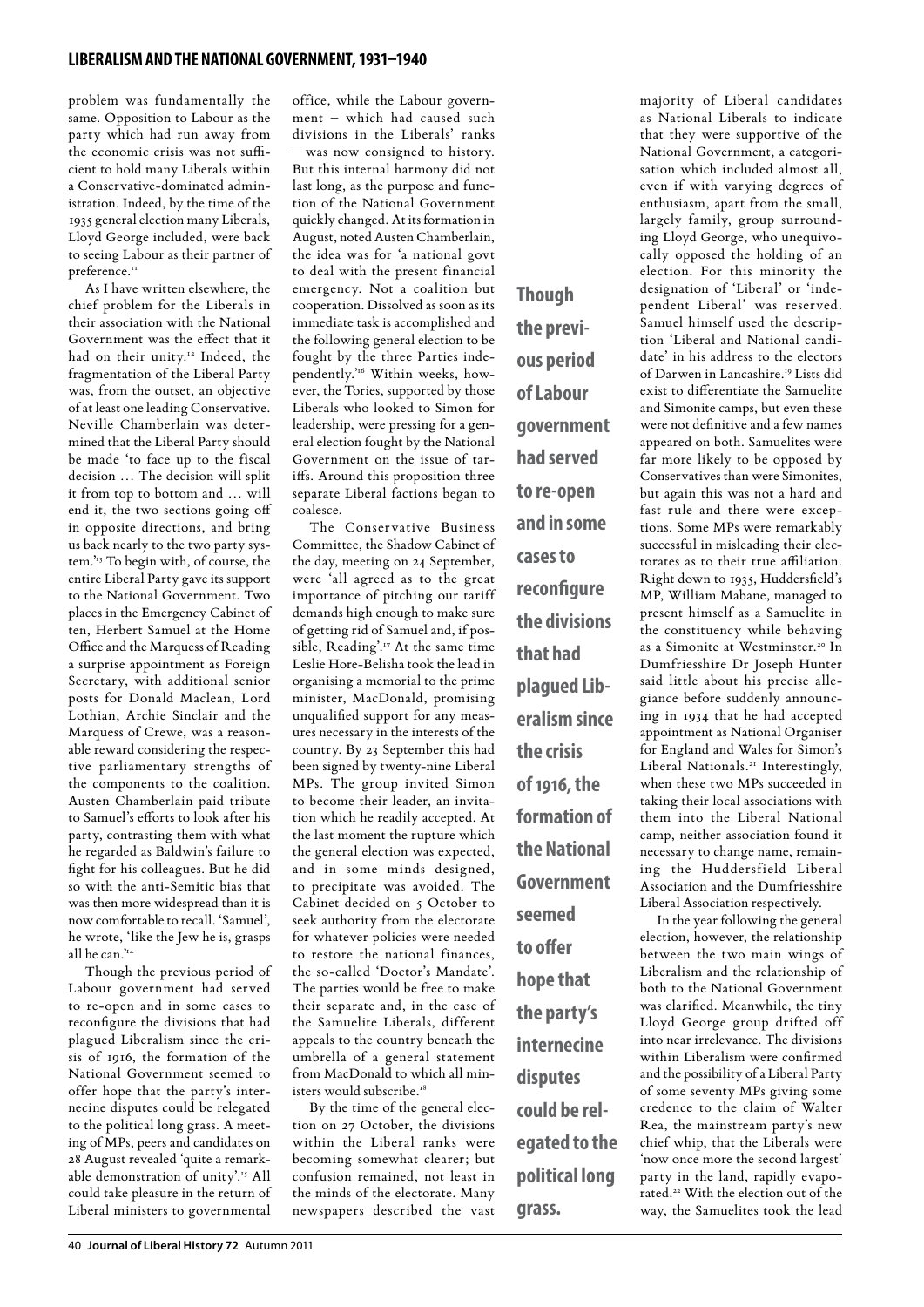in trying to bring about reconciliation with their Simonite colleagues. Speaking in Scarborough on 11 November, Ramsay Muir insisted that the Simonites were 'genuine Liberals' and claimed that the split in the party was not 'really as serious as it appears to be'.23 But rather than responding positively to these overtures, the Liberal Nationals began to take steps which emphasised their separateness and independence – declining the Samuelite whip, setting up committees to consider a range of policy areas and taking the decision to create a Liberal National infrastructure outside parliament. Several leading Simonites spoke privately, and often with considerable apprehension, of 'crossing the Rubicon', recognising that the reunion of the old party was now unlikely to be achieved and that their own destiny lay firmly in close parliamentary and electoral partnership with the Conservatives.<sup>24</sup>

As is well known, divisions over the historic Liberal gospel of free trade quickly confirmed what was happening. Lord Hailsham's famous 'agreement to differ', anticipating by eighty years the leeway given to Nick Clegg's MPs over raising university tuition fees, averted a split over the Import Duties Bill early in 1932.<sup>25</sup> But the Ottawa Agreements concluded later that summer proved too large a protectionist pill to for the gullets of most orthodox Liberals. The Samuelites, already under much pressure from disgruntled Liberal associations up and down the country, resigned from the National Government at the end of September 1932 and, after a year of fence-sitting which did nothing to enhance their credibility, crossed to the opposition benches in the autumn of the following year.

With the benefit of hindsight we now know that, although Lloyd George and his band of followers returned to the mainstream party in 1935, the Samuelite–Simonite split proved permanent. It was an outcome that the Samuelites seemed reluctant to accept. Though many unkind words were now exchanged, at heart Liberals continued to view Liberal Nationals as errant children who were bound one day to return to the family fold and for whose return the fatted calf was waiting. Liberal Nationals such as Simon and Runciman retained honorary positions within Liberal

**Divisions over the historic Liberal gospel of free trade quickly confirmed what was happening. Lord Hailsham's famous 'agreement to differ', anticipating by eighty years the leeway given to Nick Clegg's MPs over raising university tuition fees, averted a split over the Import Duties Bill early in 1932.**

organisations. Liberal National MPs continued to be listed in Liberal publications. And sitting Liberal National MPs were almost never challenged by Liberals at elections before 1945. The effect of all this was catastrophic for the orthodox party. At a stroke its parliamentary strength was reduced by 50 per cent. Just as importantly, in most constituencies represented by Liberal Nationals, the local organisation was taken over lock, stock and barrel by the new party. In many cases this led to the effective disappearance of organised Liberalism. Not until 1939 did the Liberals of Huddersfield begin to get their act together to counter Mabane's takeover.26 In Dumfriesshire the position was even more difficult. 'This is a Liberal constituency', the local newspaper repeatedly trumpeted.<sup>27</sup> But until the late 1950s there was little in the way of infrastructure to support this contention. In the country at large, a genuine battle took place between the two factions to establish which of them had the stronger claim to be the voice of traditional Liberalism, even if this battle was not fought at the polls. If Liberals had been more successful in the 1920s in establishing their own political identity, the outcome of this contest might have been easier to predict. As it was, much depended on propaganda and the power of the press. In Huddersfield the *Examiner* under Elliott Dodds held true to the mainstream party. But in Dumfries the *Standard*, whose editor, James Reid, also presided over the Dumfriesshire Liberal Association, was insistent that not only Hunter, but also his two Liberal National successors, Henry Fildes<sup>28</sup> and Niall Macpherson<sup>29</sup> were fully fledged Liberals. Coming from a newspaper whose radical credentials went back to its pro-Boer stance at the turn of the century and beyond, this must have been a difficult claim for many Liberals to challenge. Above all, the Liberal Nationals had a compelling argument that, with the mainstream party seemingly set on a path that would lead eventually to political extinction, the option of trying to influence a larger party from within made sound sense. The choice, suggested the *Dumfries Standard*, was clear. 'On the one side there is the opportunity presented to Liberal statesmen of having a

hand in shaping policy; on the other side there is simply barren criticism in the face of overwhelming odds.'30 It was, in practice, no choice at all.

What then of the relationship of the two Liberal factions to the National Government after 1932–3, one firmly within its ranks and the other outside? The position of the Liberal Nationals was at one and the same time both deceptively strong and appallingly weak. Their representation in the upper ranks of government was generous. Simon held the Foreign Secretaryship from 1931 to 1935. Thereafter he was successively Home Secretary and Chancellor of the Exchequer, becoming the acknowledged number two in Neville Chamberlain's government from 1937 to 1940. Runciman was ensconced at the Board of Trade until May 1937 and was recalled to the Cabinet as Lord President following his unsuccessful mission to Czechoslovakia in the summer of 1938. After the resignation of the Liberal free traders in 1932, Godfrey Collins was appointed to the Scottish Office, bringing the Liberal National contingent in the Cabinet up to three, while several others such as Leslie Hore-Belisha and Leslie Burgin secured promotion within the junior ministerial ranks. The elevation of the Tory, Baldwin, to the premiership in June 1935 was balanced by the addition of an extra Liberal National, Ernest Brown, to the Cabinet as Minister of Labour. As late as September 1939 there were two Liberal Nationals in Neville Chamberlain's War Cabinet of nine members. In the Commons, by contrast, the imbalance between the partners to the coalition was stark. Even after the 1935 general election, which saw some reduction of the massed Tory ranks, just thirty-two Liberal National MPs were set alongside almost 400 successful Conservatives. In the context of a hung parliament these thirty-two Liberal Nationals could have exercised a decisive impact; but the overwhelming Tory majority meant that, in the last resort, they were always dispensable. After its first weeks the National Government developed into a coalition of choice rather than of necessity. Yet, ironically, this was also a source of Liberal National strength. Baldwin and, after some misgivings, Chamberlain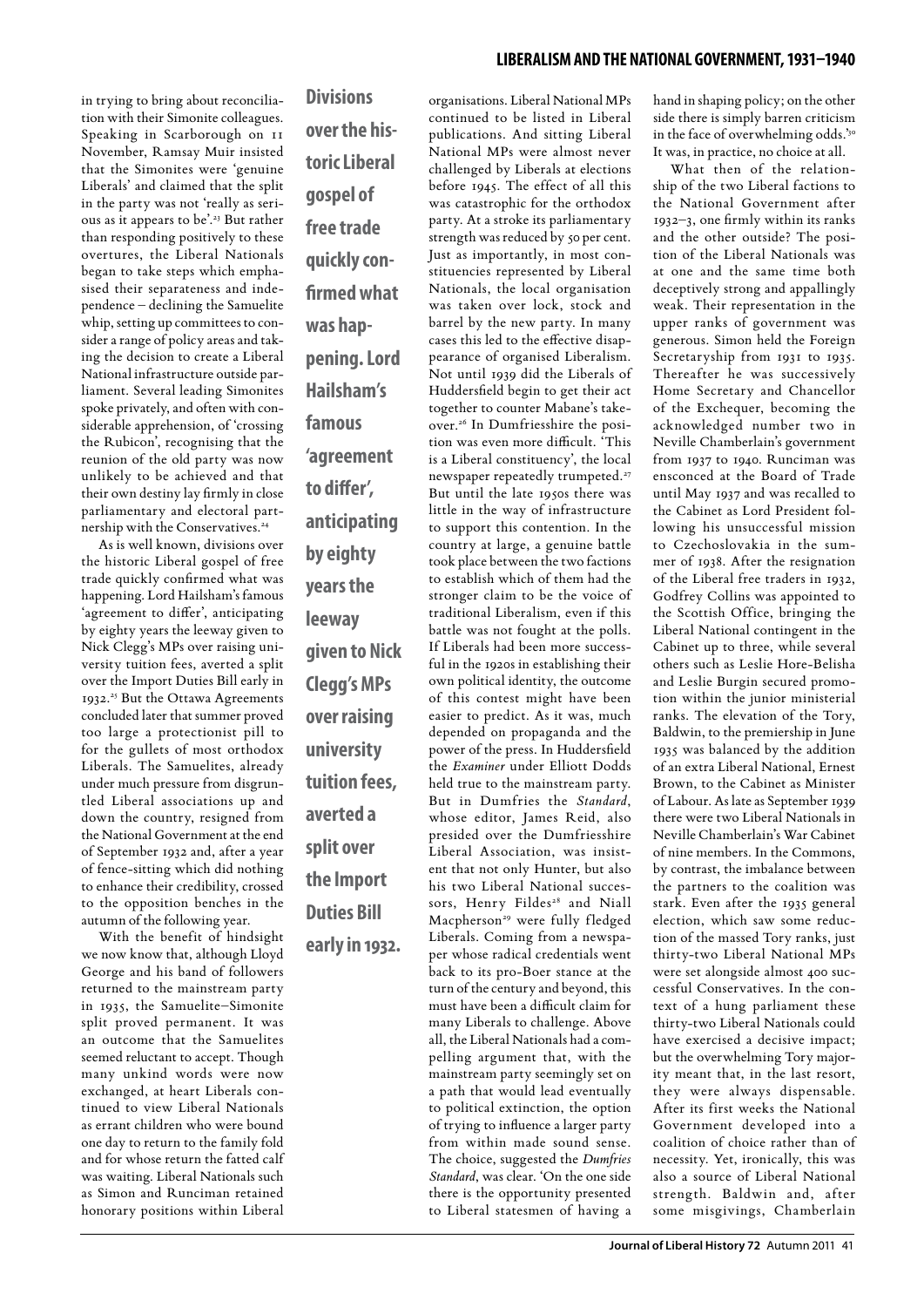### **liberalism and the national government, 1931–1940**

too saw in the preservation of National Government the means of locating the dominant strand of Conservatism where they wanted it to be – on the centre-right of the political spectrum. When in 1936 Robert Bernays, himself in the process of transferring his allegiance to the Liberal Nationals, expressed concern that a post-Baldwin Conservative Party might veer significantly to the right, *The Times* responded, reasonably enough, that the Conservative right had been effectively sidelined and was in no position to recover its former influence.31 Rather than seeking a direct Liberal National influence over the politics and policies of the National Government, therefore, we should see in that government's doings a series of measures which the Conservative leadership could justify to its own right wing by reference to the need to keep the Tories' Liberal allies on board. Such a situation gave rise, as is perhaps an inevitable consequence of coalition government, to complaints from the rank and file of both parties. Liberal Nationals complained that they were given insufficient credit for delivering the not inconsiderable 'Liberal vote'. Right-wing Tories complained that the government was pursuing an emasculated and effete Conservatism for which there was no need in terms of parliamentary arithmetic. That both sides were dissatisfied suggests that, in some strange way, the coalition was working as it should. Certainly, at its heart the National Government did not operate in the manner of a normal party administration. At least until the middle of the decade and arguably beyond, there existed an informal group of six senior ministers, acting as a sort of inner Cabinet and drawn equally from the three component parts of the administration – the Conservatives, the Liberal Nationals and the tiny National Labour group.32 But perhaps the greatest weakness of the Liberal Nationals was their lack of an exit strategy. The longer the National Government lasted, the more remote became the prospect of Liberal reunion, and the harder it was to justify the Liberal Nationals' separate existence and to say precisely what it was that gave them a distinct and definite identity. Any attempt to 'go it alone' would probably result in electoral suicide.

**Despite leaving the government over a concrete issue of policy, the Liberals struggled in the years that followed to establish their own distinct political identity.**

Few Liberal National MPs could face the prospect of Conservative opposition in their constituencies with any degree of confidence. As observers across the political spectrum increasingly predicted, their fate seemed destined to be the same as that which had overtaken the Liberal Unionists in the last years before the First World War – total absorption within the Conservative Party.33 That fate was a long time in coming, delayed at least in terms of the preservation of a name and nominal party organisation until as late as 1968, but come it did. What then of the relationship

between the independent Liberals and the National Government? Despite leaving the government over a concrete issue of policy, the Liberals struggled in the years that followed to establish their own distinct political identity. Even the apparently clear dividing line between free trade and protection was misleading. For many Liberals who did *not* follow Simon into the Liberal National ranks, free trade was not the litmus test of true faith that it had been before 1914. The unrelated E. D. Simon, MP for Withington in Manchester, was among the first Liberals openly to question the prevailing orthodoxy. He was congratulated for doing so by the Liberal economist, Hubert Henderson, while even Keynes was ready by 1931 to explain that only tariffs offered the protection needed against a falling exchange rate and a collapse of business confidence.34 By the middle of the decade Lloyd George himself was dabbling with protection. As one scholar has put it, 'the decline of Free Trade as a secular religion was well under way when the depression hit Britain and recovery after 1932 did not bring it back'.35 More generally, Liberals such as Ramsay Muir might rail against the performance of the National Government,<sup>36</sup> but it was never as bad and certainly not as illiberal as they suggested. In fact, for much of the decade the Liberals experienced some difficulty in differentiating themselves from the government. The latter took over the traditional Liberal rallying cries of retrenchment and sound finance, but without appearing unduly reactionary. As Lloyd George's former press secretary put it, 'so long as Baldwin presses so far to the middle and is at war with his Diehards,

it is not clear where Samuel is going to crash in with a separate identity and policy'.37 It might have been different if the Liberals themselves had come up with a progressive and imaginative range of policies, but the mini-intellectual renaissance of the 1920s was not sustained. Short of both money and ideas, the party tended to seek refuge in its successful recipes of an earlier age. 1939 found J. L. Hammond commending Lord Crewe for his adherence to 'Mr Gladstone's principles' without apparently understanding that this ongoing commitment to the Liberalism of a previous century was part of the party's problems.<sup>38</sup> Later in the decade, Liberal opposition to Chamberlain's foreign policy did place some clear yellow or orange water between the party and the government, but the picture was not straightforward even then.39 Criticism of appeasement prompted further defections to the Liberal Nationals, including the MP Herbert Holdsworth, while not all of those who remained within the party rallied behind its new stance. Well-known figures such as the journalist J. A. Spender and even the former leader, Lord Samuel, openly supported the prime minister. Chamberlain even offered Samuel a seat in the Cabinet in his post-Munich reshuffle.40

By the end of the decade, then, Liberalism was in a bad way. If anything, the Liberal National contingent had more cause for optimism, although, as has been seen, they too had their problems. Outside the National Government the mainstream party had largely failed, as many of its members privately admitted,<sup>41</sup> to establish a viable non-socialist alternative to the Conservatives. Reduced by the 1935 general election to just twentyone MPs, its local power bases crumbling away, devoid of funds and lacking charismatic leadership, only a combination of blind faith and irrational optimism could convince the dwindling band of Liberal adherents that better days would eventually return.

*David Dutton is the author of* A History of the Liberal Party in the Twentieth Century *(Palgrave Macmillan, 2004), a second edition of which, bringing the story up to the formation of the Cameron-Clegg Coalition, will be published in 2012.*